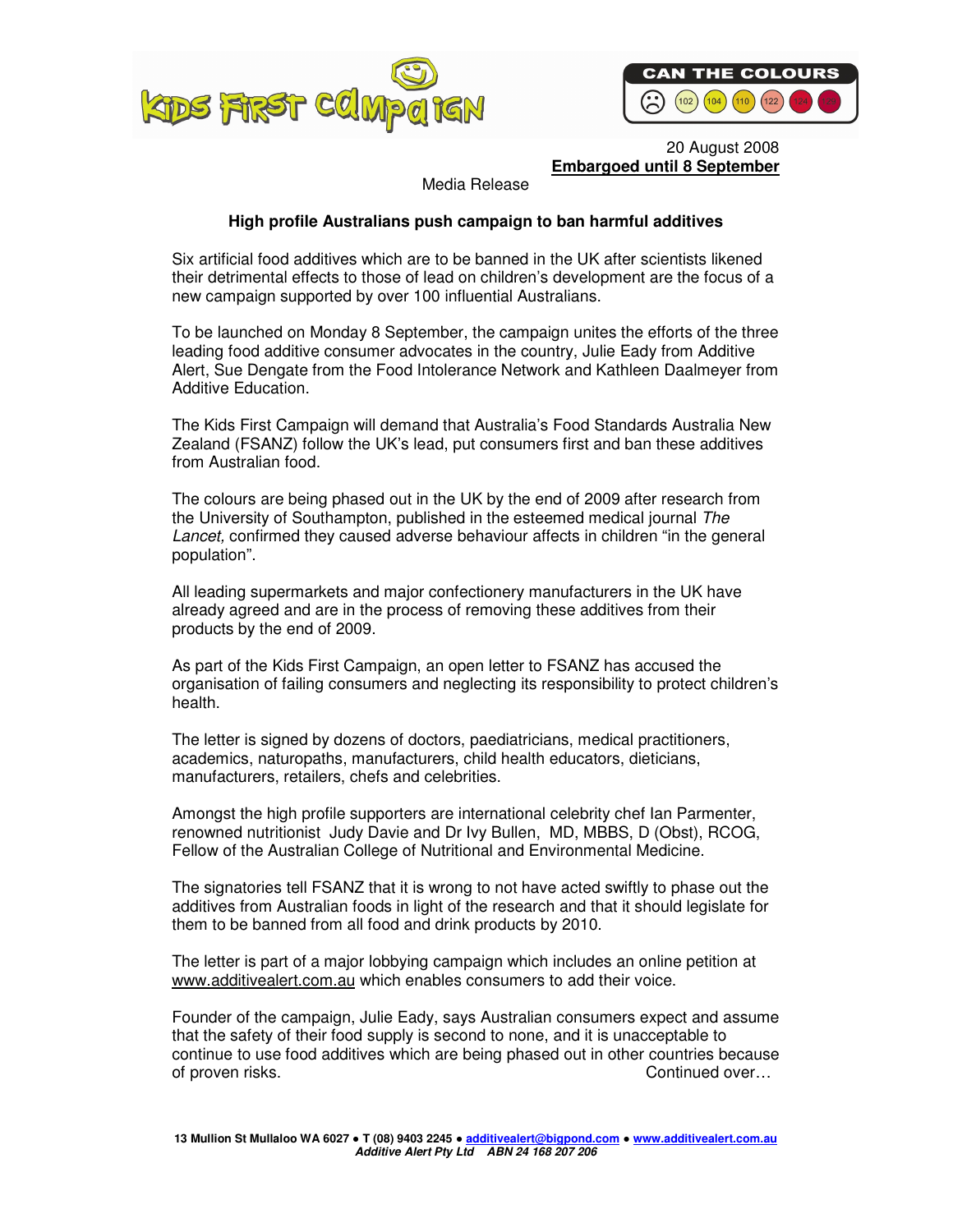



# Page 2

"Australian children deserve no less protection, and it is the job of FSANZ to ensure that our foods are free from additives and contaminants which could cause harm," she says.

"FSANZ is continuing to allow additives, which have been shown to be detrimental to children, to be used widely throughout our foods and we are urging the public to support the campaign and add their voice to our online petition.

"Given the strength of the scientific evidence, the proactive example set by the UK's food agency, and the duty of FSANZ to the Australian public, we are urging the FSANZ board to review the agency's position on this as a matter of priority and we want consumers to assist us in getting the message across loud and clear.

The additives which form the focus of the Kids First Campaign are Tartrazine 102, Quinoline Yellow 104, Sunset Yellow 110, Carmoisine 122, Ponceau Red 124 and Allura Red 129.

They are widely used in lollies and drinks as well as in everyday foods such as yoghurt, fruit juice, muesli bars and ice cream.

In addition to being removed from foods in the UK, several of these additives have been banned for decades due to safety concerns in other countries including the USA and parts of Europe.

Australian food exporters to the EU will need to put a warning on their coloured foods stating: 'may have an adverse effect on activity and attention in children', but the same food sold in Australia currently does not need to carry a warning.

"With the building consumer momentum against harmful additives in food, we expect to see thousands of Australian consumers support our campaign," said Julie Eady.

The Kids First Campaign online petition can be found at www.additivealert.com.au from 8 September.

### **Ends**

Media contact Ruth Gourley, Shine Communications, (08) 9203 5891 or 0434 330 384.

# **Note to editors/producers: Julie Eady and Sue Dengate are available for media interviews by contacting Ruth Gourley on the above number.**

Attached: list of high profile health professionals, educators, food manufacturers and other organisations who are supporting the Kids First campaign.

Note: See below for signatories to the campaign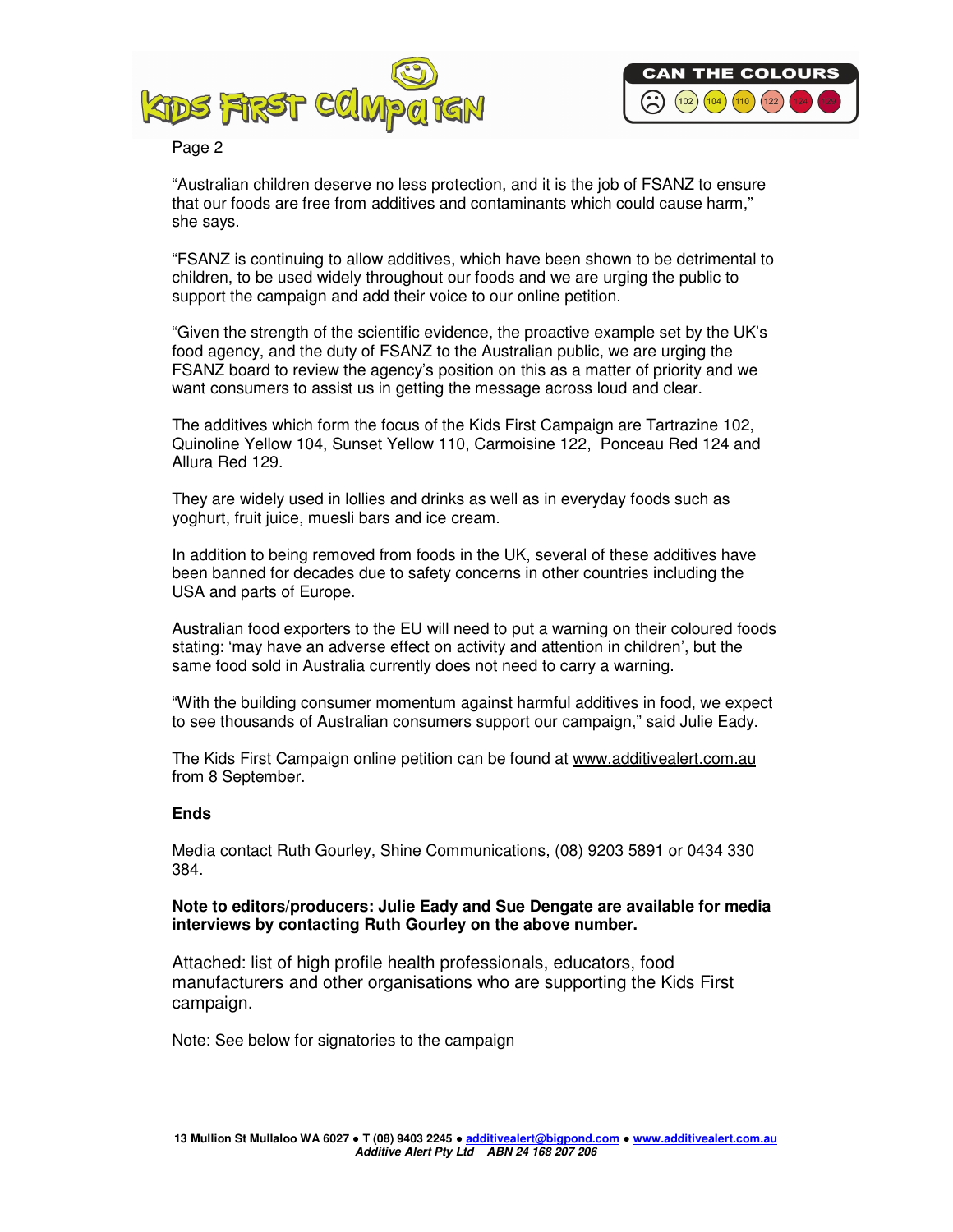



### **KIDS FIRST CAMPAIGN SIGNATORIES AS AT 18 August 2008**

**Dr Lindsay Adams**, MBBS, FRACP, Paediatrician **Ms Val Allen**, Dip Ed, ND, Naturopath, Founder and Director, Perth Natural Medical Clinic **Dr Paul Bergamo**, BAppSc (ClinSci); BCSc (Chiro), Grad Dip Health Sci (Nutrition), Division of Chiropractic, School of Health Sciences, RMIT, Chair, Children's Health Centre of Australia **Ms Jude Blereau**, Author and Wholefood Educator, Wholefoods **Dr Ivy J Bullen**, MD, MBBS, D (Obst), RCOG, Fellow of the Australian College of Nutritional and Environmental Medicine, Balya Cancer Self Help and Wellness Inc **Ms Debbie Bushell**, MEd, BEd, Dip Teaching, Certified Parent Teen Coach, Parent Teen Matters **Ms Linda Byart**, Health Advocate, CEO, Well Men Centres **Ms Narelle Chenery,** Creator of Miessence, MiVitality and MiEnviron, Director Research and Development, ONEgroup **Ms Valerie Coles,** Social Worker **Ms Leanne Cooper,** Director, Cadence Health **Ms Carolyn Creswell**, Founder, Carmans Fine Foods Pty Ltd **Dr Peter Daale**, BA, BPsych, MSc, DBA, MAPS, FAIM, CEO, Cancer Support Association of WA Inc **Ms Judy Davie,** Nutritionist, The Food Coach, Author, Read the Label **Mr David Day**, CEO, Mundella Foods Pty Ltd **A/Prof Peter Dingle,** BEd, BSc, PhD, Nutritional and Environmental Toxicologist **Ms Olivia Dyer and Ms Bridie Fulvio**, Authors, Low to No Additives: Family Favourites **Ms Margaret Evans,** Editor, NOVA Magazine **Ms Stefanie Fairbairn**, BSc Hons (Nutrition & H Biol), Nutritionist and Early Childhood Educator **Mr Richard Ferreira**, CEO, Portobello Fresh Food Merchants **Ms Jane Fricker**, Founder, Hullabaloo Food **Ms Helen Frost**, Nutrition Educator, Powerful Nutrition for Life **Mr Hasser Graham,** Psychologist, Hasser Graham and Associates **Ms Tizzie Hall**, International Baby Whisperer, Save Our Sleep **Dr Jason Han**, Psychologist, PhD (Ed Psych), MSc (Neuro Psych), BSc (Hons), MAPS AAANT, Balya Cancer Self Help and Wellness Inc **Mr Don Hancey,** Celebrity Chef , Don Hancey Consulting **Dr Elizabeth Harris** Kurow Medical Centre **Maureen Hawke,** Director, Learning Connections **Mr Jeremy Hill,** Dip Nat Medicine, Naturopath and Founder, Essential Health Centre **Ms Elaine Hollingsworth,** Founder / Director Hippocrates Health Centre **Dr Peter Holsman,** Medical Director, Well Being Institute of Australia **Dr John Irvine,** Child psychologist and author, Director, Read Clinic, **Prof George Jelinek,** Professor Emergency Medicine, Sir Charles Gardiner Hospital **Prof Philip Jennings,** Prof of Energy Studies, School of Engineering and Energy, Murdoch University **Ms Julie Jordan-Ely**, Founder and CEO, Paediatric Continence Association Of Australia (PCAA) **Ms Annie Kavanagh**, President, Organic Growers Association of WA **Dr Joe Kosterich**, MBBS, CEO, Australasian Institute of Anti-Aging Medicine (AIAM) **Ms Renee Lintescu**, Dietician, Principal, Wellness Buddies **Ms Grace Mazur**, Managing Director, Thermomix **Mr Sandy MacKenzie**, Former Member, Australian Council for Children and Parenting, Former Development Director of Public Health, Burnet Institute of Medical Research **Ms Jane McCaffrey,** Masters of Nutritional Medicine ( CAND), Education Director, Life Academy **Dr Joanna McMillan-Price, PhD Nutrit. Sc, Certified Nutritionist and Dietician, Author Ms Jenny Michalczyk**, Proprietor, EnviroOptions

**13 Mullion St Mullaloo WA 6027** ● **T (08) 9403 2245** ● **additivealert@bigpond.com** ● **www.additivealert.com.au Additive Alert Pty Ltd ABN 24 168 207 206**